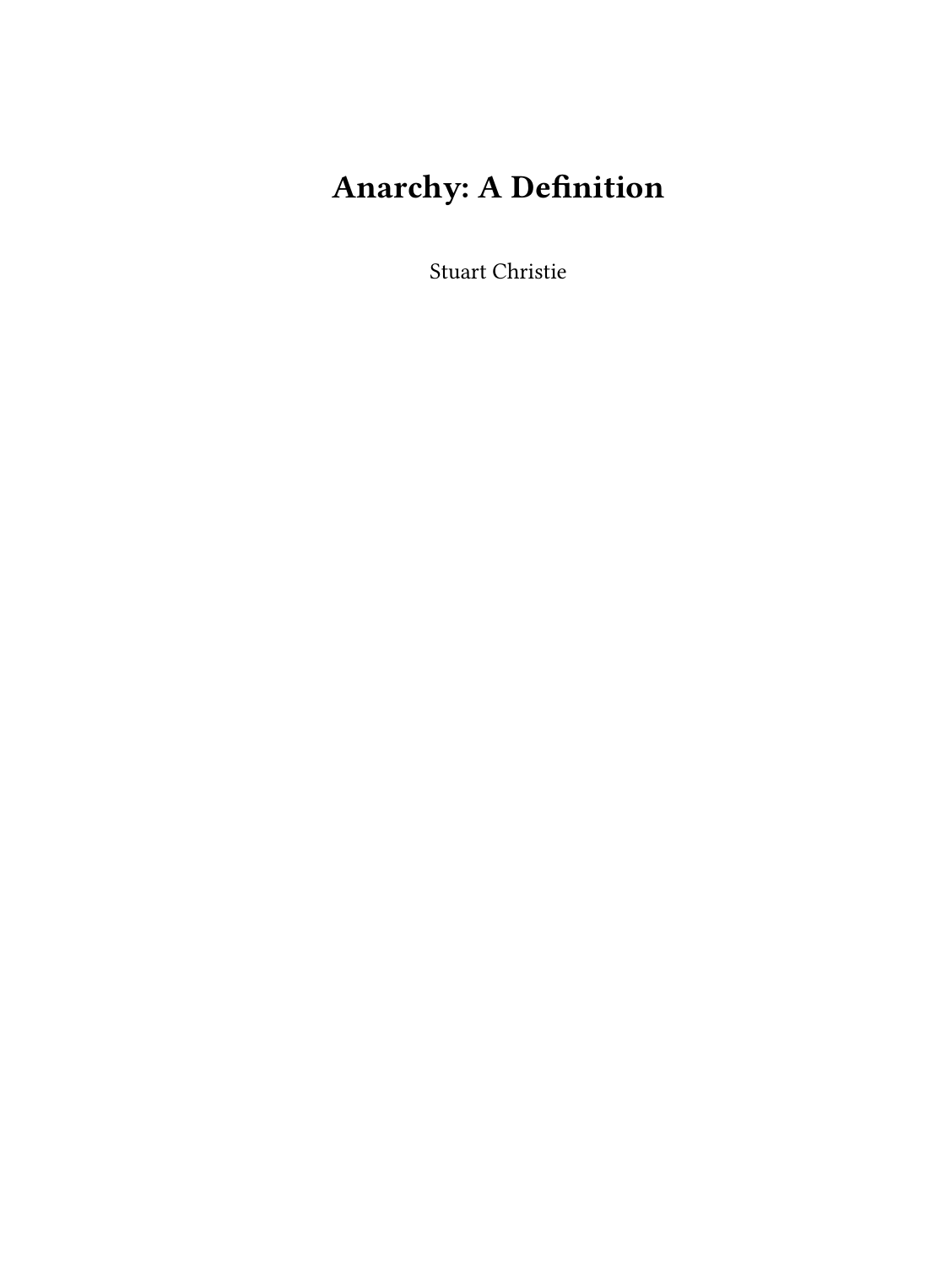## **Contents**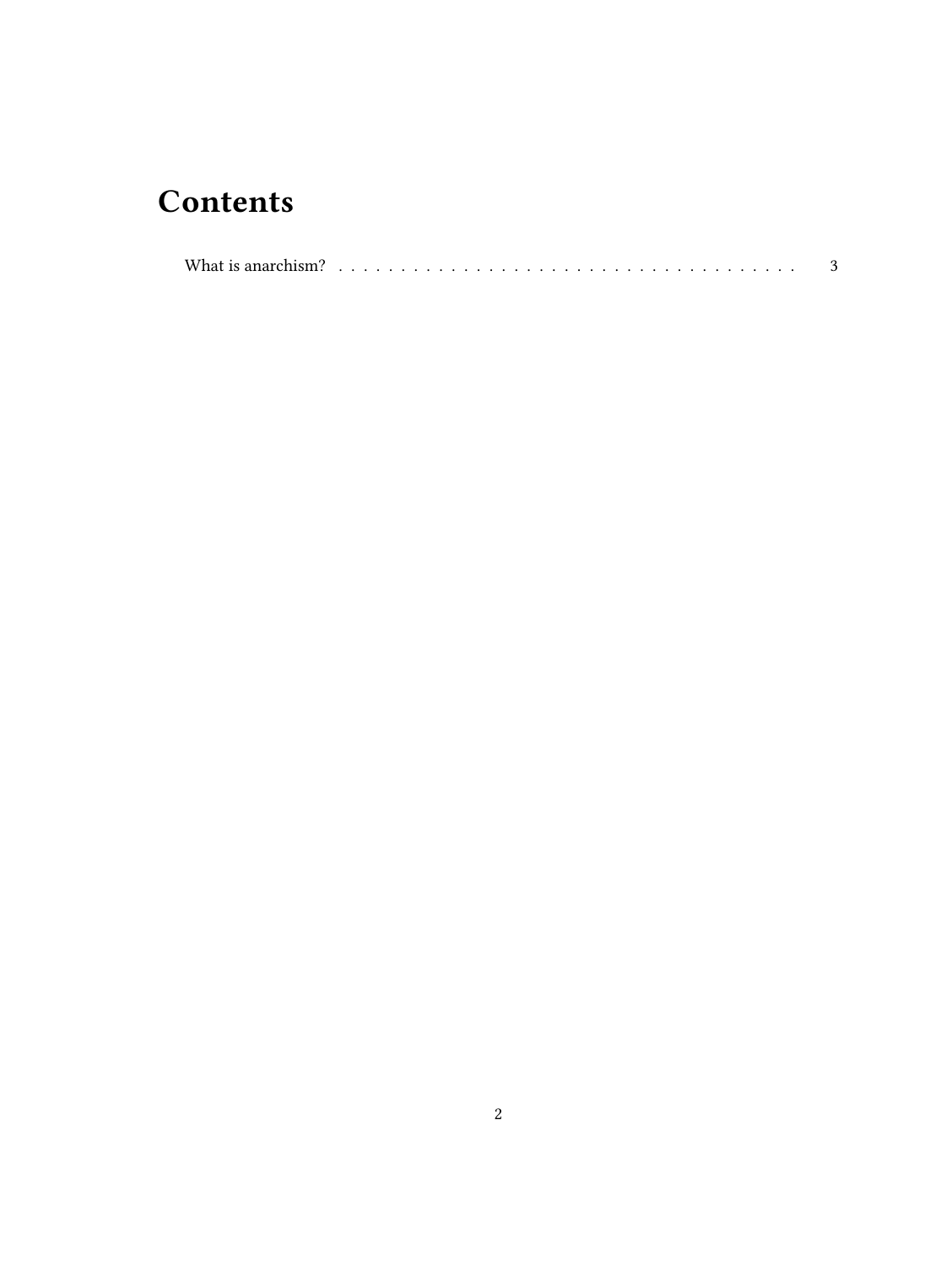## <span id="page-2-0"></span>**What is anarchism?**

Anarchism is the movement for social justice through freedom. It is concrete, democratic and egalitarian. It has existed and developed since the seventeenth century, with a philosophy and a defined outlook that have evolved and grown with time and circumstance. Anarchism began as what it remains today: a direct challenge by the underprivileged to their oppression and exploitation. It opposes both the insidious growth of state power and the pernicious ethos of possessive individualism, which, together or separately, ultimately serve only the interests of the few at the expense of the rest.

Anarchism promotes mutual aid, harmony and human solidarity, to achieve a free, classless society — a cooperative commonwealth. Anarchism is both a theory and practice of life. Philosophically, it aims for perfect accord between the individual, society and nature. In an anarchist society, mutually respectful sovereign individuals would be organised in non-coercive relationships within naturally defined communities in which the means of production and distribution are held in common.

Anarchists, are not simply dreamers obsessed with abstract principles. We know that events are ruled by chance, and that people's actions depend much on long-held habits and on psychological and emotional factors that are often anti-social and usually unpredictable. We are well aware that a perfect society cannot be won tomorrow. Indeed, the struggle could last forever! However, it is the vision that provides the spur to struggle against things as they are, and for things that might be.

Whatever the immediate prospects of achieving a free society, and however remote the ideal, if we value our common humanity then we must never cease to strive to realise our vision. If we settle for anything less, then we are little more than beasts of burden at the service of the privileged few, without much to gain from life other than a lighter load, better feed and a cosier berth.

Ultimately, only struggle determines outcome, and progress towards a more meaningful community must begin with the will to resist every form of injustice.

In general terms, this means challenging all exploitation and defying the legitimacy of all coercive authority. If anarchists have one article of unshakeable faith then it is that, once the habit of deferring to politicians or ideologues is lost, and that of resistance to domination and exploitation acquired, then ordinary people have a capacity to organise every aspect of their lives in their own interests, anywhere and at any time, both freely and fairly.

Anarchism encompasses such a broad view of the world that it cannot easily be distilled into a formal definition. Michael Bakunin, the man whose writings and example over a century ago did most to transform anarchism from an abstract critique of political power into a theory of practical social action, defined its fundamental tenet thus: In a word, we reject all privileged, licensed, official, and legal legislation and authority, even though it arise from universal suffrage, convinced that it could only turn to the benefit of a dominant and exploiting minority, and against the interests of the vast enslaved majority.

Anarchists do not stand aside from popular struggle, nor do they attempt to dominate it. They seek to contribute to it practically whatever they can, and also to assist within it the highest possible levels both of individual self-development and of group solidarity. It is possible to recognise anarchist ideas concerning voluntary relationships, egalitarian participation in decision-making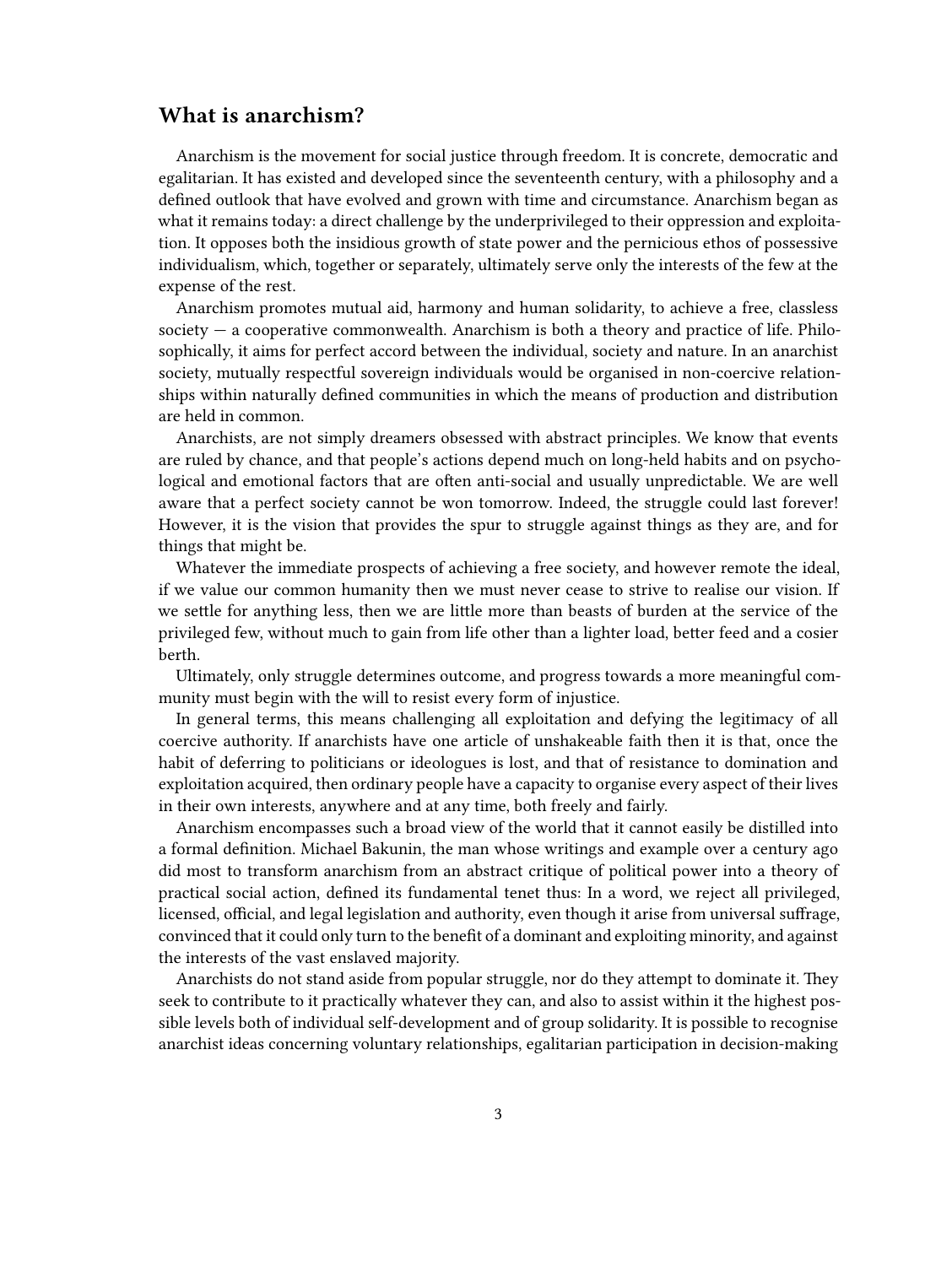processes, mutual aid and a related critique of all forms of domination in philosophical, social and revolutionary movements in all times and places.

Elsewhere, the less formal practices and struggles of the more indomitable among the propertyless and disadvantaged victims of the authority system have found articulation in the writings of those who on brief acquaintance would appear to be mere millenarian dreamers. Far from being abstract speculations conjured out of thin air, such works have, like all social theories, been derived from sensitive observation. They reflect the fundamental and uncontainable conviction nourished by a conscious minority throughout history that social power held over people is a usurpation of natural rights: power originates in the people, and they alone have, together, the right to wield it.